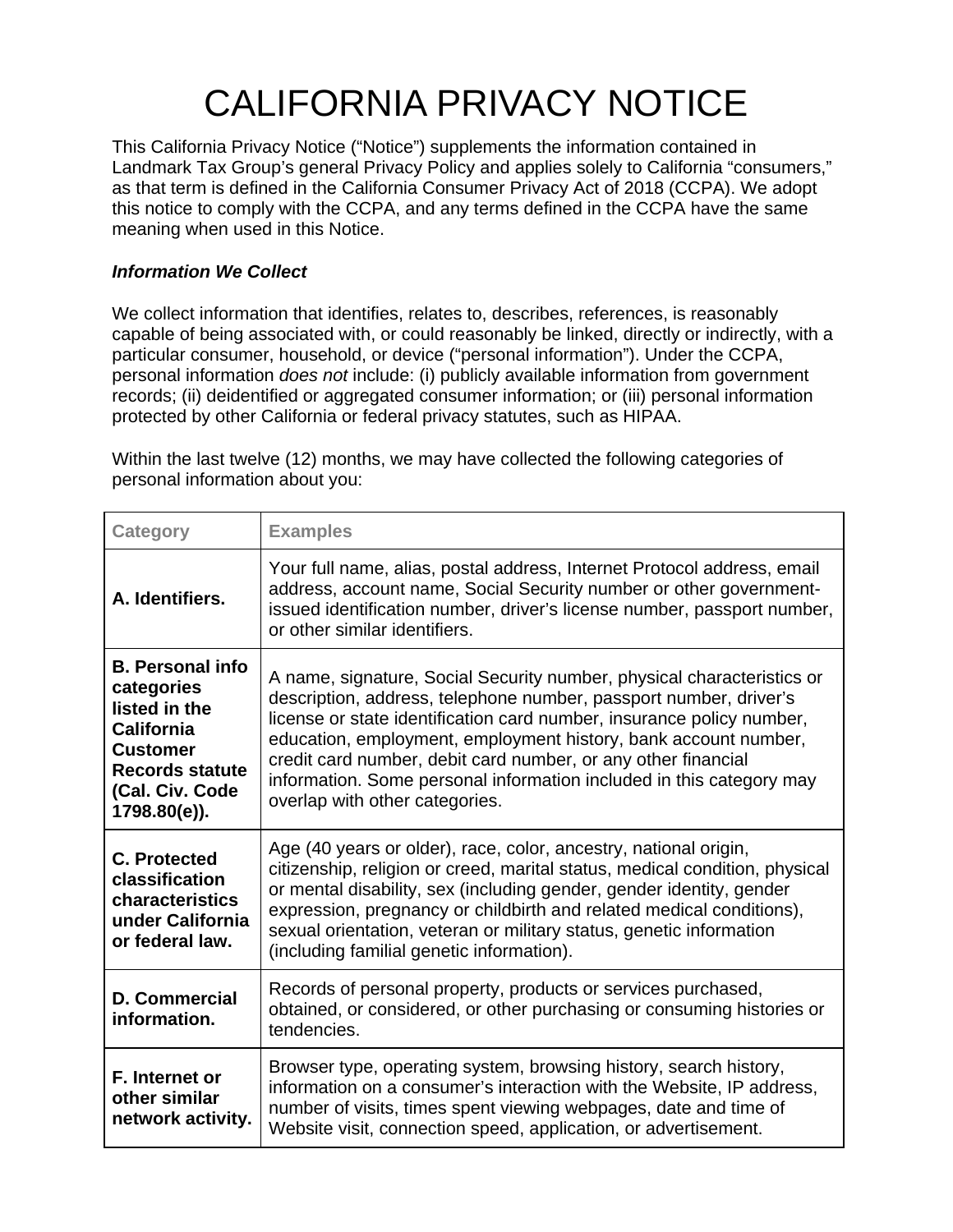| <b>G.</b> Geolocation<br>data.                                      | Physical location or movements.                                                                                                                                       |
|---------------------------------------------------------------------|-----------------------------------------------------------------------------------------------------------------------------------------------------------------------|
| <b>I. Professional</b><br>or employment-<br>related<br>information. | Current or past job history, company name, employer, job title, or<br>supervisor.                                                                                     |
| K. Inferences<br>drawn from<br>other personal<br>information.       | Profile reflecting a person's preferences, characteristics, psychological<br>trends, predispositions, behavior, attitudes, intelligence, abilities, and<br>aptitudes. |

#### *Information Sources*

We collect the information described above from the following sources:

- You provide the information directly to us. We collect some information directly from you when you provide it to us, such as by registering for or participating in a webinar; registering for or using our Secure File Exchange, Client Portal, or Client Accounting Portal; signing up for e-mail newsletters from our Website; completing forms or surveys on our Website; or sending us emails or messages.
- Technologies automatically collect the information when you access or use our Services. Information collected automatically may include your usage details, Internet protocol address ("IP address"), and information collected through cookies, web beacons, and other tracking technologies.

Please refer to our general [Privacy Policy](https://www.markspaneth.com/info/privacy-policy) for more information on the types of automatic data collection technologies we use to collect information from our Services.

# *Uses of Personal Information*

We may use or disclose the personal information we collect for one or more of the following business purposes:

- To fulfill our contractual obligations to you. For example, if you provide us with personal information in order for us to conduct an audit or prepare a tax return, we will use that information to provide that service to you.
- To create, maintain, customize, and secure your account with us.
- To notify you about changes to our Website or any products or services we offer or provide through it.
- To respond to your inquiries or to provide you with email alerts, event registrations and other notices concerning our products or services, or events or news, that you request from us or that may be of interest to you.
- To carry out our obligations and enforce our rights arising from any contracts entered into between you and us, including without limitation our Legal Notice, our Privacy Policy, or any other contract, such as for billing and collections.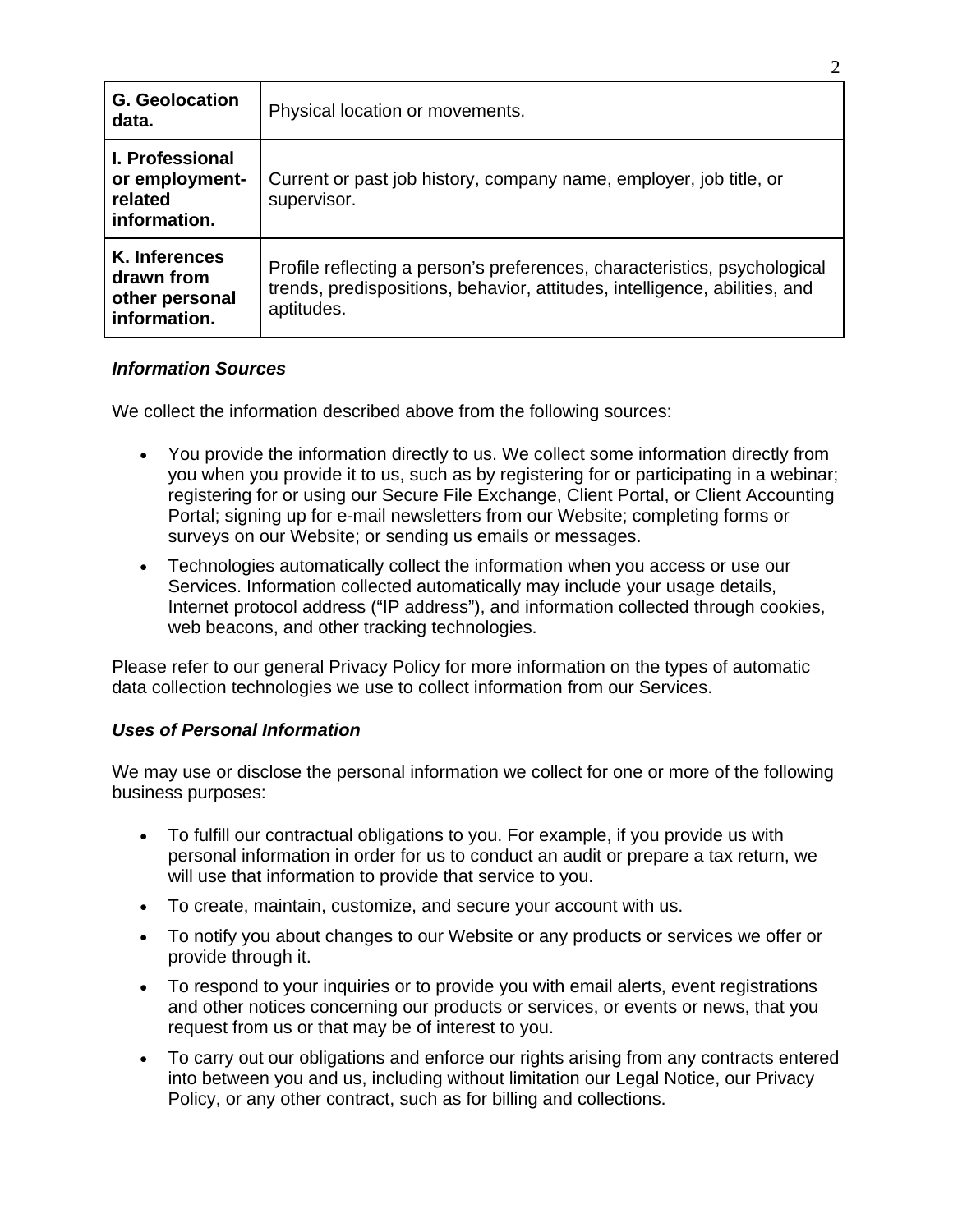- To improve our Website, enhance our Services, or optimize your user experience with our Services.
- To market our products and services to Website visitors, including without limitation by analyzing data or metrics about our Website to send more targeted messages to visitors of our Website.
- To protect the rights, property, security, or safety of us, our clients, or others
- To respond to law enforcement requests and as required by applicable law, court order, or governmental regulations.
- As described to you when collecting your personal information or as otherwise set forth in the California Consumer Privacy Act (CCPA).
- For testing, research, analysis, and product development.
- To evaluate or conduct a merger, divestiture, restructuring, reorganization, dissolution, or other sale or transfer of some or all of our assets, whether as a going concern or as part of bankruptcy, liquidation, or similar proceeding, in which personal information held by us is among the assets transferred.

We will not collect additional categories of personal information or use the personal information we have collected for materially different, unrelated, or incompatible purposes without providing advance notice to you.

#### *Disclosures of Personal Information for a Business Purpose*

In the preceding twelve (12) months, we may have disclosed the following categories of personal information to a third party for a business purpose:

Category A: Identifiers.

Category B: California Customer Records personal information categories.

Category C: Protected classification characteristics under California or federal law.

Category D: Commercial information.

Category F: Internet or other similar network activity.

Category G: Geolocation data.

Category I: Professional or employment-related information.

In the preceding twelve (12) months, we have disclosed your personal information to the following categories of third parties:

• Service providers. We may have shared Identifiers, California Customer Records personal information categories, Protected classification characteristics under California or federal law, Commercial information, Internet or other similar network activity, Geolocation data, and Professional or employment-related information with our service providers.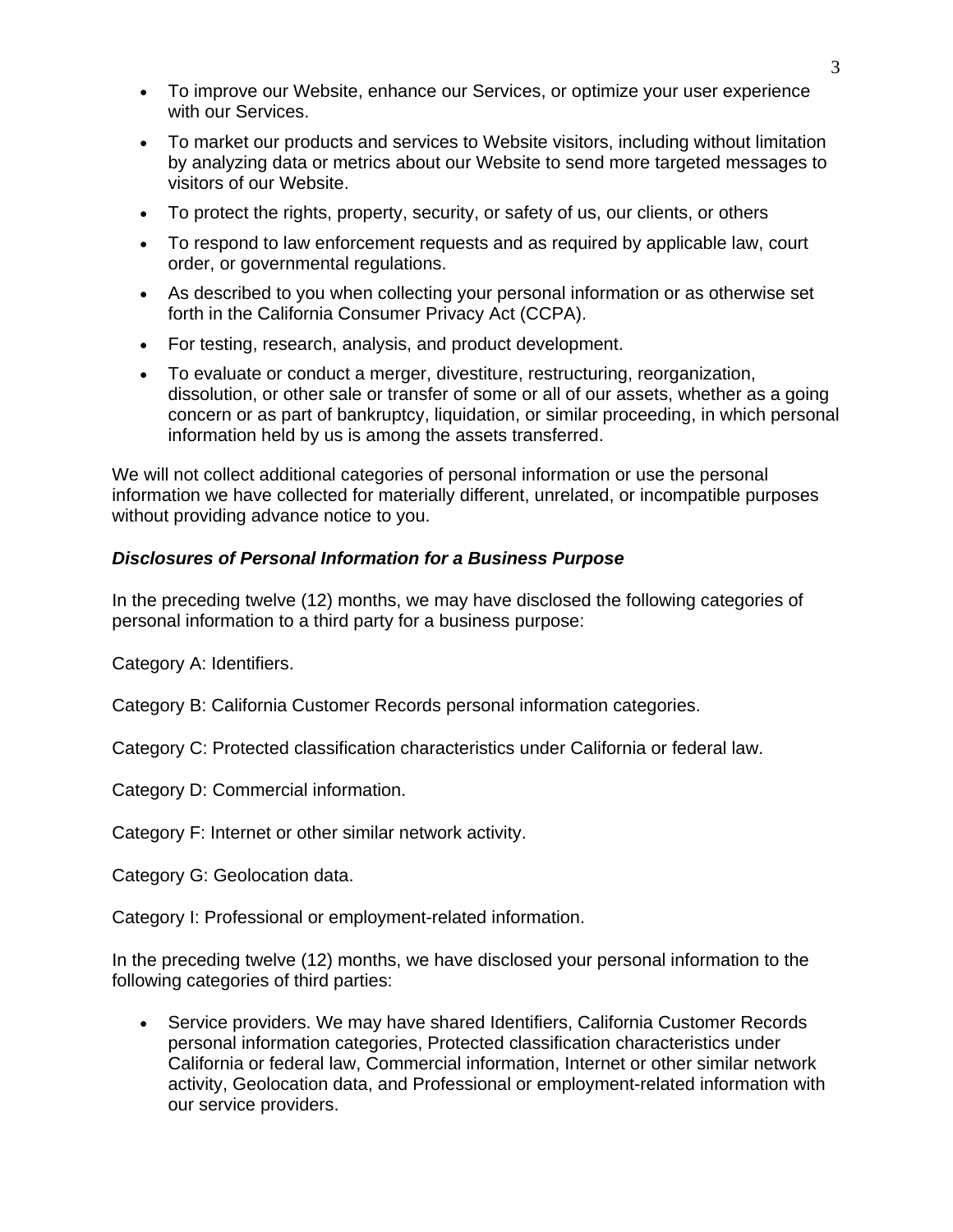• Internet cookie information recipients, like Google. We share Identifiers, Internet or other similar network activity, and Geolocation data with Google.

#### *Sales of Personal Information*

In the preceding twelve (12) months, Landmark Tax Group has not "sold" any personal information.

### *Your Rights and Choices*

The CCPA provides California residents with specific rights regarding their personal information. This section describes your CCPA rights and explains how to exercise those rights.

1. Right to Access to Specific Information and Data Portability Rights

You have the right to request that we disclose the following information to you about our collection and use of your personal information over the past 12 months:

- The categories of personal information we have collected about you.
- The categories of sources of the personal information we collected about you.
- Our business or commercial purpose for collecting that personal information.
- The categories of third parties with whom we share that personal information.
- The specific pieces of personal information we collected about you (also called a data portability request).

We do not provide these access and data portability rights for B2B personal information.

2. Right to Request Deletion

You have the right to request that we delete any of the personal information that we collected from you and retained, subject to certain exceptions. Once we receive and confirm your verifiable consumer request, we will delete (and direct our service providers to delete) your personal information from our records, unless an exception applies.

We may deny your deletion request if retaining the information is necessary for us or our service provider(s) to:

- Complete the transaction for which we collected the personal information, provide a service you requested, take actions reasonably anticipated within the context of our ongoing business relationship with you, or otherwise perform our contract with you.
- Detect security incidents, protect against malicious, deceptive, fraudulent, or illegal activity, or prosecute those responsible for such activities.
- Debug products to identify and repair errors that impair existing intended functionality.
- Exercise a right provided for by law.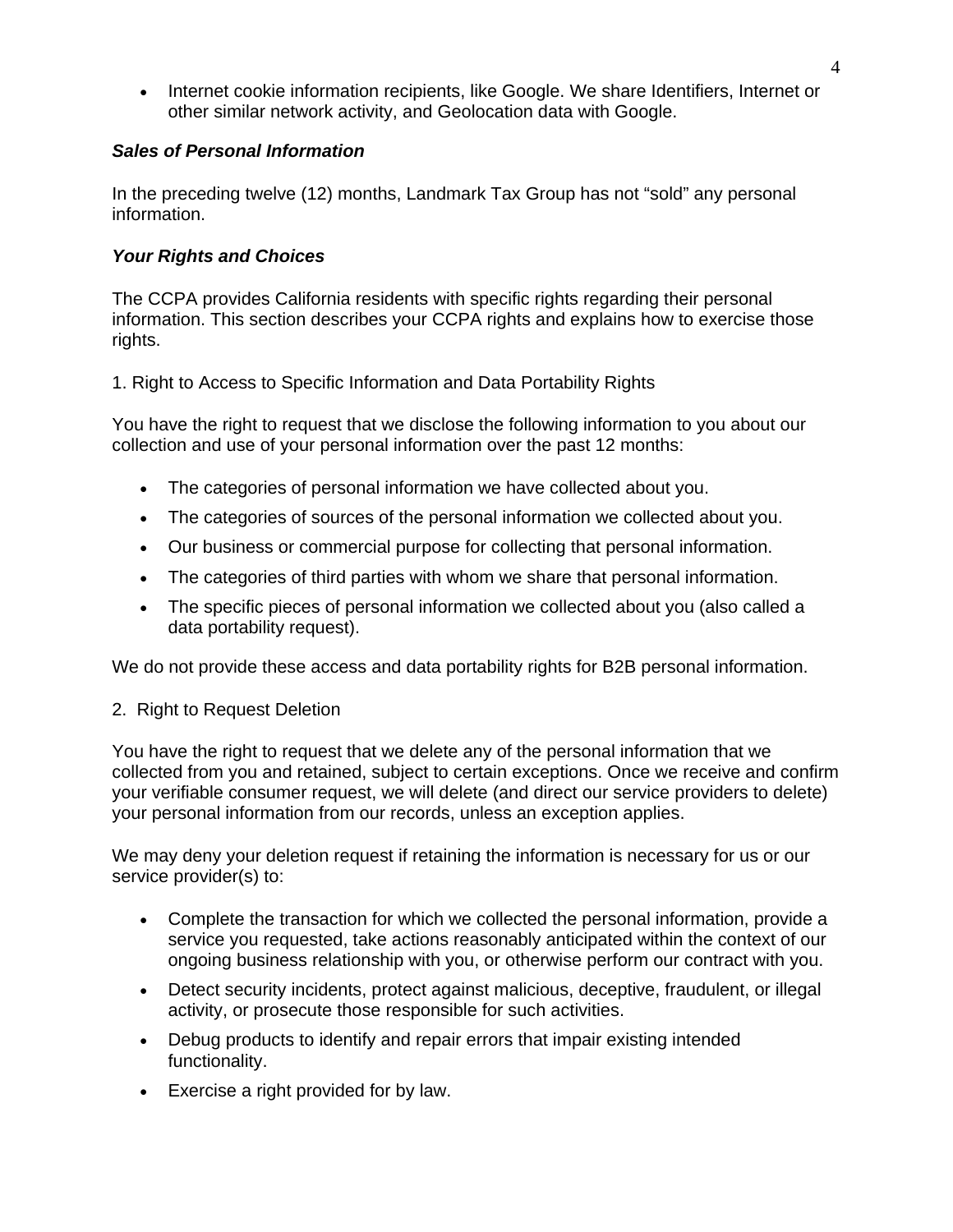- Comply with the California Electronic Communications Privacy Act (Cal. Penal Code § 1546 et. seq.).
- Enable solely internal uses that are reasonably aligned with consumer expectations based on your relationship with us.
- Comply with a legal obligation.
- Make other internal and lawful uses of that information that are compatible with the context in which you provided it.

We do not provide these deletion rights for B2B personal information.

#### 3. Right to Non-Discrimination

We will not discriminate against you for exercising any of your CCPA rights. Unless permitted by the CCPA, we will not:

- Deny you services.
- Charge you different prices or rates for goods or services, including through granting discounts or other benefits, or imposing penalties.
- Provide you a different level or quality of services.
- Suggest that you may receive a different price or rate for goods or services or a different level or quality of goods or services.

However, we may offer you certain financial incentives permitted by the CCPA that can result in different prices, rates, or quality levels. Any CCPA-permitted financial incentive we offer will reasonably relate to your personal information's value and contain written terms that describe the program's material aspects. Participation in a financial incentive program requires your prior opt-in consent, which you may revoke at any time.

# *How to Exercise Your CCPA Rights*

To exercise the access, data portability, and deletion rights described above, please submit a verifiable consumer request to us by either:

- Emailing us at help at landmarktaxgroup.com, or
- Mailing your request to:

Landmark Tax Group 19046 Bruce B. Downs Blvd, #1520 Tampa, FL 33647

Only you, or someone legally authorized to act on your behalf, may make a verifiable consumer request related to your personal information. You may also make a verifiable consumer request on behalf of your minor child.

You may only make a verifiable consumer request for access or data portability twice within a 12-month period. You must provide sufficient information that allows us to reasonably verify you are the person about whom we collected personal information, and you must describe your request with sufficient detail that allows us to properly understand, evaluate,